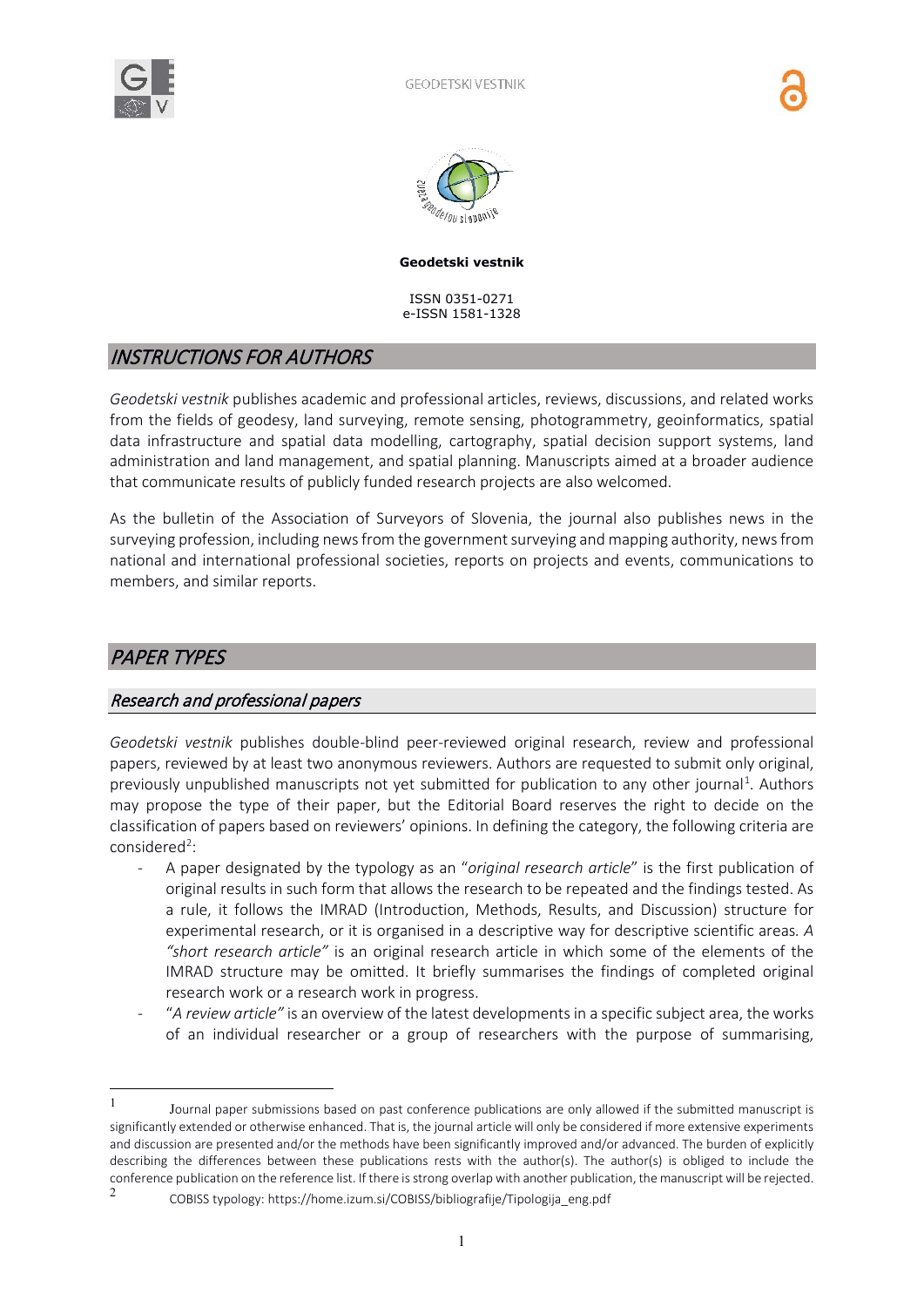

analysing, evaluating or synthesising information that has already been published. A review article brings new syntheses, which also include the results of the author's own research.

"A professional article" is a presentation of what is already known, with an emphasis on the applicability of original research results, outreach, and the dissemination of knowledge.

The contents of published papers are the sole responsibility of the authors.

*A research or professional paper should be prepared in accordance with the guidelines for authors – see the section "*Guidelines for authors of research and professional papers*".*

#### Discussions, news, reports, other announcements

Discussions, news from the profession and the society as well as announcements are in general published in the Slovenian language. This part of the journal aims to give authors the opportunity to submit material which may not be suitable for full-length papers but which contains ideas worthy of publication. Furthermore, it provides a communication platform for news, reports, and announcements for members of the professional society.

*Papers must be submitted in digital form in a Microsoft Word file. The page layout must be onesided with margins of 2.5 cm (A4 format). The text font must be Times New Roman 10p with 1.5 line spacing. These types of papers should generally not be longer than 7,500 characters with spaces (four pages), including tables and figures. Authors can use the template for research and professional papers, where abstracts and key words are not included (see the template "EN\_GV\_Template\_Manuscript.docx").*

*Papers should be submitted by e-mail to the following address: [editor@geodetski-vestnik.com](mailto:editor@geodetski-vestnik.com)*. *Where relevant, the "*Guidelines for authors of research and professional papers*" should be taken into account (figures and tables, citation and references, etc.). The manuscript should include the title of the paper, name(s) of the author(s) with affiliation and contact address, the main text and references, if relevant. Submissions must be received at least one month before publication, i.e. deadlines are February 20, May 20, August 20, and November 20 (only for discussions, news, reports, other announcements!).*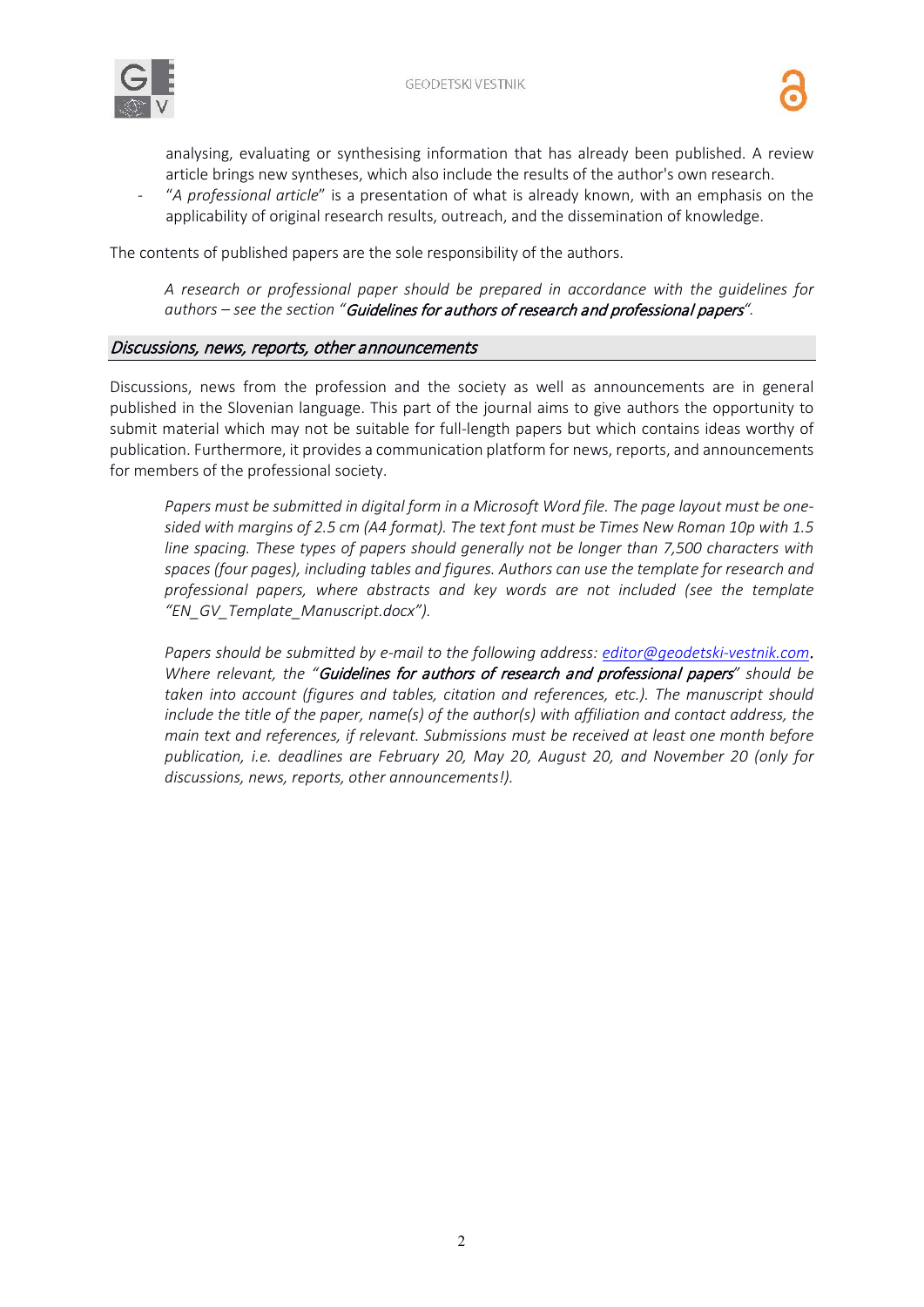

# GUIDELINES FOR AUTHORS OF RESEARCH AND PROFESSIONAL PAPERS

### Manuscript submission

Manuscripts should be submitted to the Editorial Board's e-mail address: [editor@geodetski](mailto:editor@geodetski-vestnik.com)[vestnik.com.](mailto:editor@geodetski-vestnik.com) The submission should include:

### **(1)** A registration form (see the form "EN\_GV\_Article\_Registration.docx") with:

- o Title of the paper,
- o Data about the author/authors,
- o Acknowledgement and funding information to be published with the paper, if relevant,
- o A statement about the originality of the paper and copyrights,
- o Corresponding author.

## **(2)** A manuscript without author details (see "EN\_GV\_Template\_Manuscript\_EN.docx"):

- o Title of the paper,
- o Abstract,
- o Keywords,
- o Paper text,
- o References.

Any papers not prepared according to the instructions will be returned to the authors to be corrected and completed.

Paper presentation and length (see the template "GV\_Template\_Manuscript\_EN.docx"). Papers must be submitted in digital form using a Word file. The page layout must be one-sided with margins of 2.5 cm (A4 format). The text font must be Times New Roman 10p with 1.5 line spacing. Research and professional papers should generally not be shorter than 15,000 characters with spaces (eight pages) and not longer than 30,000 characters with spaces (16 pages), including tables, figures, and list of references. Figures, drawings, diagrams and tables are only allowed if the author refers to them in the text. They should be numbered accordingly. The source of an illustration or table taken from any other work should be cited as part of the explanatory description (by the illustration or table).

Language. The languages of published papers are Slovenian and English. A paper can be published either in English or in Slovenian, or in both – English and Slovenian language. The author is requested to prepare a linguistically correct text.

#### Manuscript structure

Generally, all papers should be structured according to the IMRAD format "*Introduction–Methods– Results–and–Discussion"* for experimental research, or in a descriptive way for descriptive scientific areas (see also the section "Paper Types/ Research and professional papers").

Title. The title should be short and clear, in Slovenian and in English<sup>[3](#page-2-0)</sup>, accurately indicating the content of the paper. Words in the title should be appropriate for indexation and search. The title should not exceed 110 characters with spaces.

<span id="page-2-0"></span><sup>3</sup> *For non-Slovenian speakers, the editorial board will provide assistance by translating/Slovenian proofing the title after the paper is accepted for publication. A draft of the Slovenian text is highly appreciated.*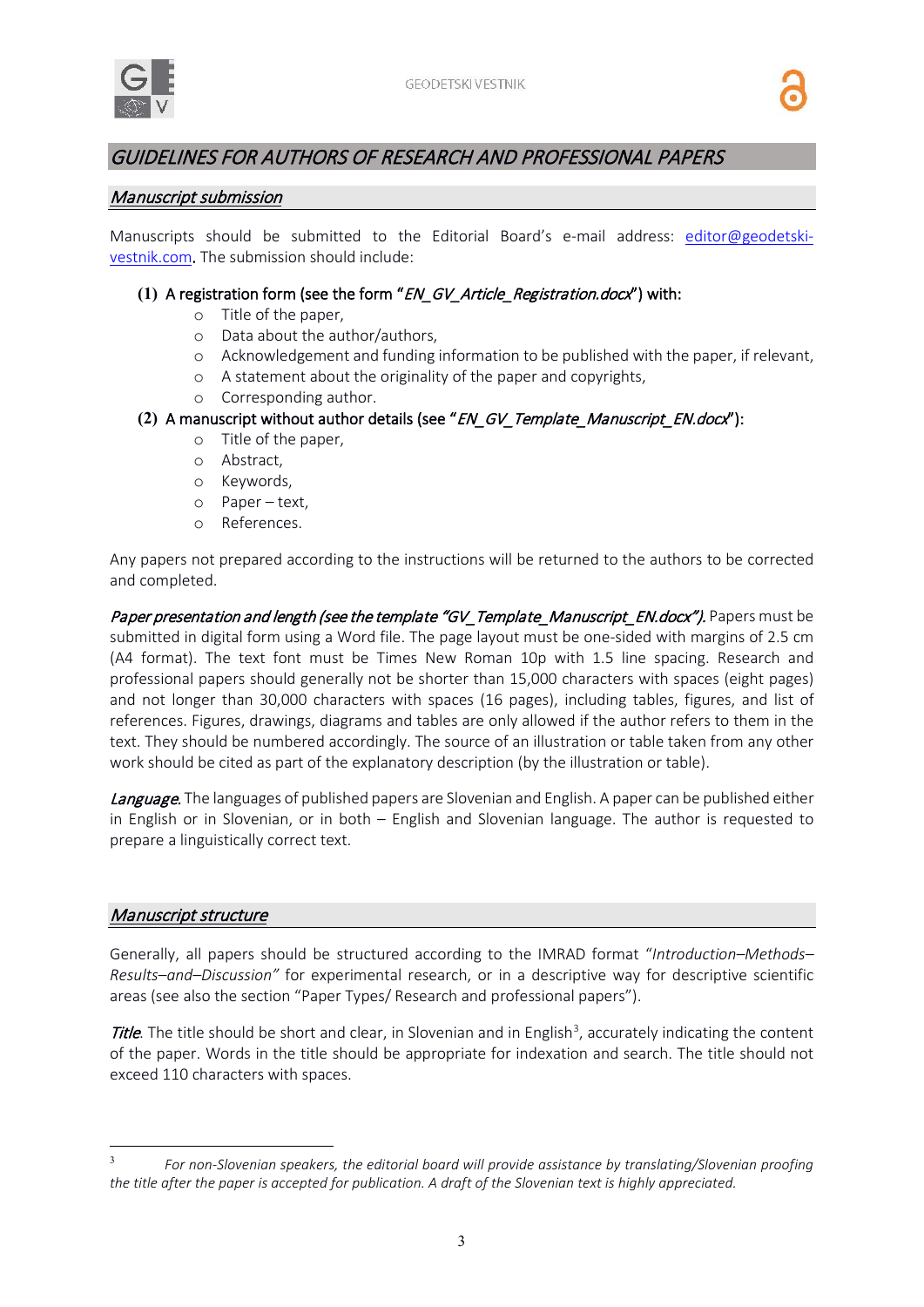

Abstract. An abstract is mandatory for all research and professional papers. The abstract should be on the first page of the paper. The Slovenian abstract is followed by an abstract in English<sup>4</sup>. The abstract should not exceed 1400 characters with spaces. It should be understood as an independent text, in the sense that the reader does not have to read the whole paper. It should summarise the essence of the paper, explain its purpose and goals, describe the methods used and research techniques and approach, results and main findings. Generally, the abstract should consist of one paragraph.

Keywords. The abstract is followed by a maximum of eight (8) keywords characterising the paper contents. Keywords should be simple expressions (words, phrases), written in the first person singular, in Slovenian and English<sup>[5](#page-3-1)</sup>.

Sections and subsections. The manuscript should have clearly separated divisions (sections); their titles should be written in bold (font size 12pt for the first level, and 10pt for lower level). Divisions can be divided into subdivisions (subsections). Subsections should be numbered using the decimal system according to the ISO 2145 and ISO 690 standards (i.e. 1, 1.1, 1.1.1 etc.).

Notes. Generally, notes should be placed below a line, numbered with consecutive numerals from the beginning to the end of the text. They should only contain additional text (author's comments), and not bibliographic references. However, indications to references are allowed. When indications to notes are at the end of a paragraph, the number should be before the final full stop.

Figures and tables*.* In addition to the text, a manuscript may also include figures and tables. These should be numbered consecutively (from the beginning to the end). If they are not the result of the author's own work, the reference should be cited, and in the case of reproduction, the author's prior consent is required. Where needed, a figure or a table may include additional comments and a legend of abbreviations. The text should clearly refer to an individual figure or table by stating its consecutive number.

- Titles of tables should be placed above the tables. Please submit tables as editable text and not as images. Place any table notes below the table body. Be sparing in the use of tables and ensure that the data presented in them do not duplicate results described elsewhere in the article. The contents of table rows should be given in the front row, and of columns in the head of the table. No fields should be empty. When no information is available for a field, it should be clearly stated that such information does not exist or that its value equals zero or is negligibly small. Please avoid using vertical rules and shading in table cells.
- Titles of figures should be placed below them. Figures should be positioned in the text and at the same time separately in an original format of the recorded figure attached to the sent text. Please make sure that artwork files are in an acceptable format (TIFF, JPEG, EPS or GIF) with the correct resolution (minimum 300 dpi), and of appropriate size – the most appropriate width is 137 mm (whole page width) or 66 mm (half-page width).

Equations*.* Please submit mathematical equations as editable text and not as images. In general, variables are to be presented in italics. Number consecutively any equations that have to be displayed separately from the text.

<span id="page-3-0"></span><sup>4</sup> *For non-Slovenian speakers, the editorial board will provide assistance by translating/Slovenian proofing the abstract after the paper is accepted for publication. A draft of the Slovenian text is highly appreciated.*

<span id="page-3-1"></span><sup>5</sup> *For non-Slovenian speakers, the editorial board will provide assistance by translating/Slovenian proofing keywords after the article is accepted for publication. A draft of the Slovenian text is highly appreciated.*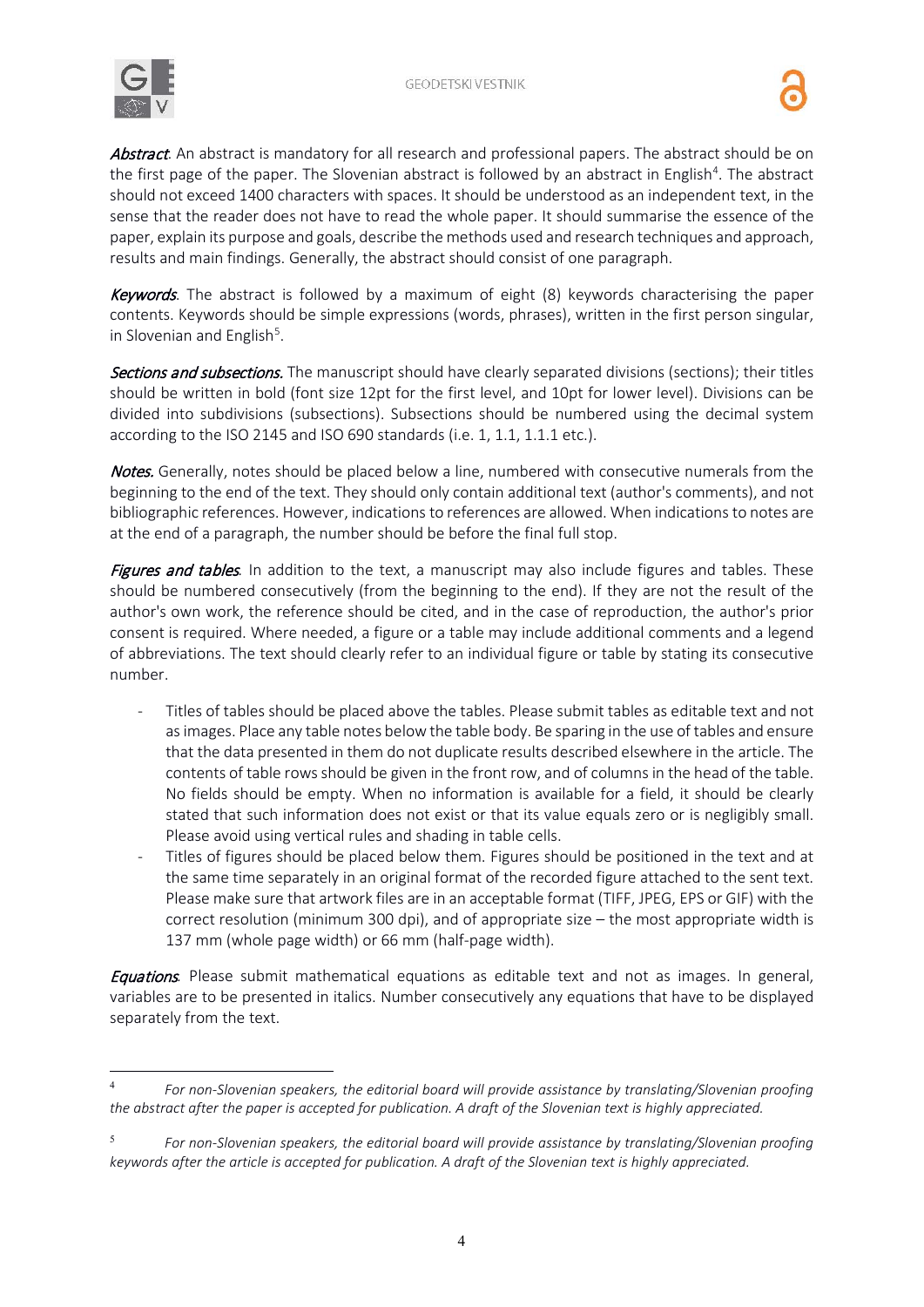

References: Citations in the text should be accompanied by references. The format citation guidelines are based on the APA Format Citation Guide from the American Psychological Association (APA), described in the *Publication Manual of American Psychological Association* [\(www.apastyle.org/elecref.htm\)](http://www.apastyle.org/elecref.htm).

## Citation, referencing

All references used in the manuscript should be listed at the end of the document in the list of "Literature and References".

Referencing basics: In-text citation. In-text citations are citations within the main body of the text and refer to a direct quote or paraphrase. They correspond to a reference in the main reference list. These citations include the surname of the author and year of publication only. Using an example of the publication from 2018 by author Janez Novak, this takes the form:

Novak (2018) states … Or … According to the results of the study (Novak, 2018).

The structure of these changes depends on whether a direct quote or parenthetical used:

- **Direct quote**: The citation must follow the quote directly and contain a page number after the year of publication, for example (Novak, 2018, p. 117). This rule holds for all of the variations listed.
- Parenthetical: Page number is not needed.

In the case of two or three authors, the surname of all authors is stated with 'and' between. For example:

Novak and Larsson (2018) state… Or … (Novak, Larsson, and Fuchs, 2018).

In the case of *four or more authors*, only the first author's surname should be stated, followed by "*et*  $al''$ :

Novak et al (2018) state… Or …(Novak et al., 2018).

If the author is unknown, the first few words of the reference should be used. This is usually the title of the source. For example:

… (Real Property Market Report, 2018).

Some further instructions for referencing in the text:

- Citing *authors with multiple works from one year*: Works should be cited with a, b, c, etc. following the year of publication. These letters are assigned within the reference list, which is ordered alphabetically by the surname of the first author. For example (Novak, 2018a);
- Citing *multiple works in one parenthesis*:
	- $\circ$  If these works are by the same author, the surname is stated once followed by the years in order chronologically:
		- Novak (2007, 2017, 2018) … Or … (Novak, 2007, 2017, 2018)
	- o If these works are by multiple authors then the references are ordered chronologically and then alphabetically by the first author and separated by a semicolon as follows: (Zupan, 2003; Novak and Larsson, 2018; Novak, Larsson, and Fuchs, 2018).
- Citing a group or organisation: for the first citation, the full name of the group must be given. Subsequently, this can be shortened. For example:
	- o First citation: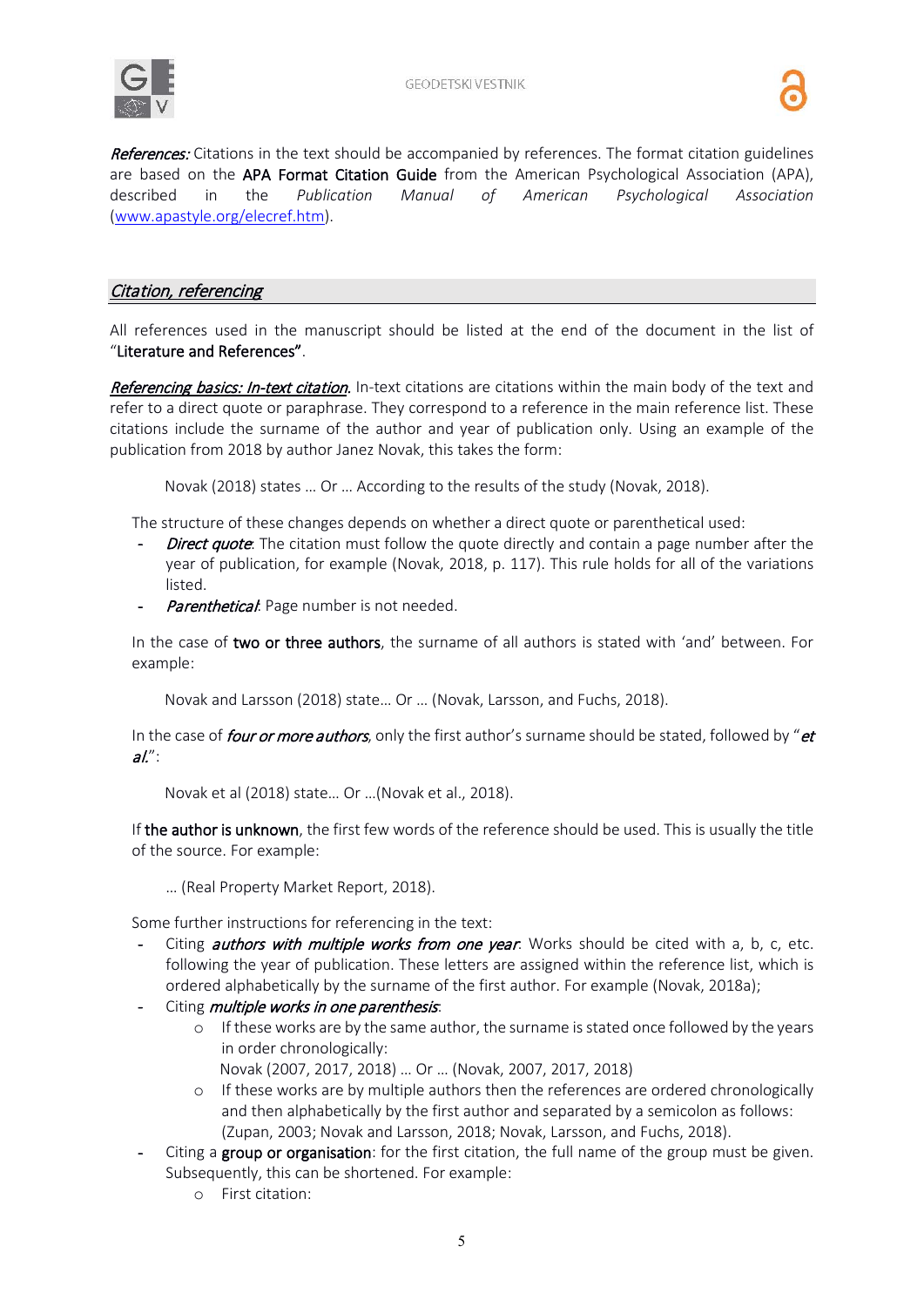



… provided by the International Society for Photogrammetry and Remote Sensing (ISPRS, 2015);

- o Further Cites:
- … (ISPRS, 2015).
- Citing a secondary source: In this situation, the original author and year of publication should be stated first followed by 'as cited in' followed by the author and year of the secondary source. For example:

Dale (1998) as cited in Novak (2018) … Or … (Dale, 1980, as cited in Novak, 2018).

List of cited references. Cited references should be listed at the end of the manuscript in a special section "References". This section should include only those references that the author refers to in the text and are published or publicly accessible. As opposed to citations, for individual references, all authors should be stated, regardless of how many there are. If the reference has no author or the author is unknown, the title is the first in the list of data. If a not yet published work (still in printing) is cited, all the required data should be provided; instead of the information about the year please state "in print". The information should be in the original language; in the case of foreign sources, the title can be translated into English, put in square brackets immediately following the original title. References not publicly accessible, e.g. unpublished lectures or articles, personal discussions, e-mails or similar, should not be cited. Reference list citations are highly variable depending on the source. Core components of an APA reference:

Author's surname, initial(s). (Year). Title of source. Location of publisher: publisher. URL, accessed *DATE.*

*Remark: "Year refers to the date of publishing. If the date is unknown "n.d." is used in its place.*

The digital object identifier (DOI) has to be included if available. For more details, visit the website of the Crossref (www.crossref.org; http://www.crossref.org/guestquery; [https://doi.org/\)](https://doi.org/).

#### Examples of correct citations

Book: It follows the basic scheme; names of towns can be followed by country, separated by a comma, especially for those publications published by publishers with headquarters in small towns.

> Joeckl, R., Stober, M. (1989). *Elektronische Entfernungs- und Richtungsmessung*. Stuttgart: Verlag Konrad Wittwer.

Edited book: This reference format is very similar to the book format apart from one extra inclusion: (Ed(s)). The basic format is as follows:

Capineri, C., Haklay, M., Huang, H., Antoniou, V., Kettunen, J., Ostermann, F., Purves, R. (Eds.) (2016). *European Handbook of Crowdsourced Geographic Information*. London: Ubiquity Press. DOI: https://doi.org/10.5334/bax

#### - Diploma, master's or doctoral thesis, reports

Vidmar, K (2016). Analiza sprememb gospodarskega profila občin Slovenije [Analysis of changes in the economic profile of municipalities in Slovenia]. Diploma Thesis. Ljubljana: University of Ljubljana. [http://drugg.fgg.uni-lj.si/5438,](http://drugg.fgg.uni-lj.si/5438/) accessed 12. 2. 2019.

Chapter in a book: Edited books are collations of chapters written by different authors. To reference a single chapter, a different format is needed. The basic structure is as follows:

Author's surname, initial(s). (Year). Chapter title. In Editor initial(s), Surname (Ed.), *Title of source* (pp. chapter page range). Location: Publisher.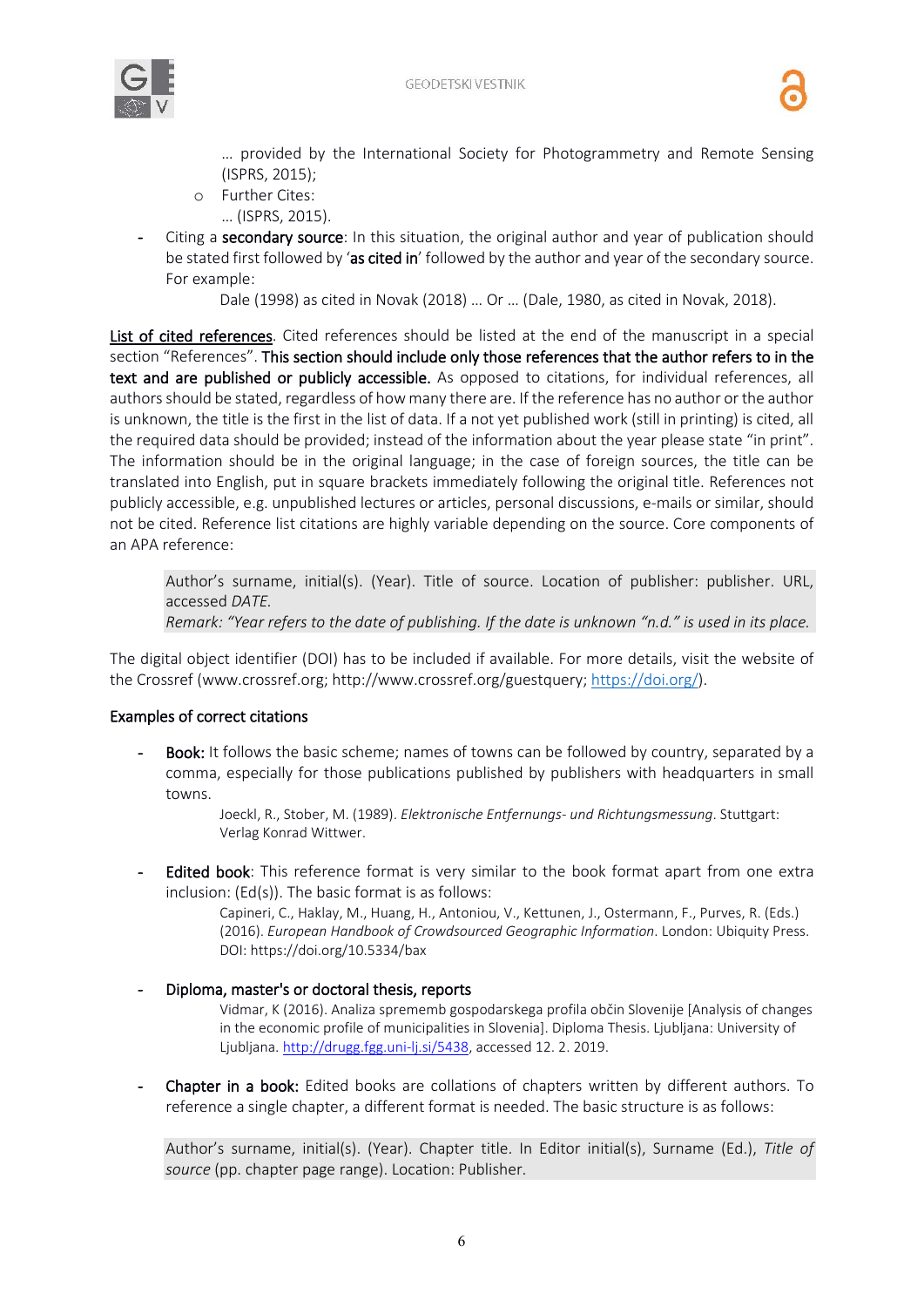



Kolbe, T. (2009). Representing and exchanging 3D City models with CityGML-2. In J. Lee (Ed.), S. Zlatanova (Ed.). *3D Geo-Information Sciences* (pp. 15–31). Berlin: Springer. DOI: https://doi.org[/10.1007/978-3-540-87395-2\\_2](http://dx.doi.org/10.1007/978-3-540-87395-2_2)

Capineri, C. (2016). The Nature of Volunteered Geographic Information. In C. Capineri, M. Haklay, H. Huang, V. Antoniou, J. Kettunen, F. Ostermann, R. Purves, R. (Eds.), *European Handbook of Crowdsourced Geographic Information* (pp. 15–44). London: Ubiquity Press. DOI: <https://doi.org/10.5334/bax>

#### Paper in conference, symposium or congress proceedings

Murta, J., Balas, M., Ivo, P., Carrilho, J., de Carvalho, A., Carimo, R. (2017). Community-Based Crowdsourcing for a sustainable land cadastre in Mozambique – Can SiGIT be a lever? In *World Bank conference on land and poverty*, 20–24 March, 2017, Washington, DC.

van Oosterom, P. J. M., Stoter, J. E., Ploeger, H. D., Thompson, R. J., Karki, B. S. (2011). Worldwide Inventory of the Status of 3D Cadastres in 2010 and Expectations for 2014. In *FIG Working Week 2011 Bridging the Gap between Cultures*, 18–22 May 2011, Marrakesh, Morocco.

E-book reference is the same as a book reference except the publisher is swapped for the URL. Mitchell, J. A., Thomson, M., Coyne, R. P. (2017). A Guide to Citation. [https://www.mendeley.com/reference-management/reference-manager,](https://www.mendeley.com/reference-management/reference-manager) accessed 7. 1. 2018.

> Troy, B. N. (2015). APA citation rules. In S. T. Williams (Ed.), *A Guide to Citation Rules* (2nd ed., pp. 50–95)[. https://www.mendeley.com/reference-management/reference-manager,](https://www.mendeley.com/reference-management/reference-manager) accessed 7. 1. 2018.

Journal papers in print or online: Journal papers differ from book citations in that the publisher and publisher location are not included. For journal papers, these are replaced with the journal title, volume number, issue number and page number. The basic structure is:

Author's surname, initial(s). (Year). Article title. *Journal title, Volume* (Number), *pages.* DOI or URL.

Elberink, S. O., Vosselman, G. (2011). Quality analysis on 3D building models reconstructed from airborne laser scanning data. *ISPRS Journal of Photogrammetry and Remote Sensing, 66* (2), 157–165. DOI: https://doi.org/10.1016/j.isprsjprs.2010.09.0 09

#### Publications by authors as a legal person (collective author)

Zakon o urejanju prostora [Spatial Planning Act]. Official Gazette of the Republic of Slovenia, No. 75/2000.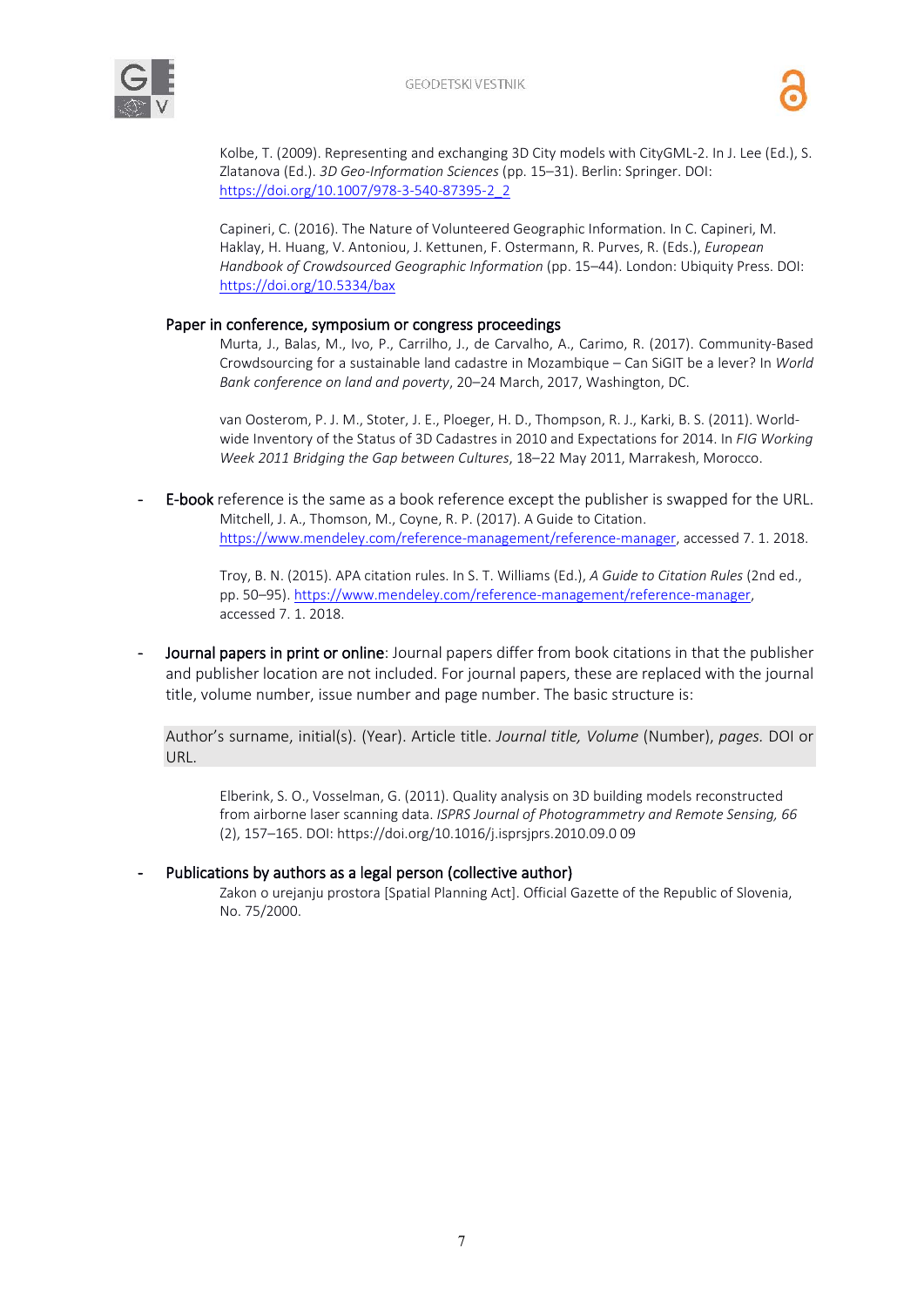

# REVIEW PROCEDURE– RESEARCH AND PROFESSIONAL PAPERS

Accepted research and professional articles are subject to review. This journal operates a **double blind** peer review process:

- All contributions will be initially assessed by the editor-in-chief and field editors for suitability for the journal. Papers deemed suitable are then typically sent to a minimum of two independent expert reviewers to assess the quality of the paper.
- Double-blind review means that the identities of the authors are concealed from the reviewers, and vice versa. To facilitate this, please include the following separately:
	- o Registration form (with author details): This should include the title, authors' names, affiliations, acknowledgements and any Declaration of Interest statement, and a complete address for the corresponding author including an e-mail address (*see the form "EN\_GV\_Article\_Registration.docx"*).
	- o Blinded manuscript (no author details): The main body of the paper (including the references, figures, tables and any acknowledgements) should not include any identifying information, such as the authors' names or affiliations (*see the template "EN\_GV\_Template\_Manuscript\_EN.docx"*).
- Only papers with two positive reviews from two independent reviewers can be published. If needed, reviewed papers are returned to the authors for revision. The author is obliged to prepare a response to the reviewers' suggestions for revision when changes to the paper are requested. It must be clearly explained which comments/corrections were accepted and which not – in the latter case, arguments for rejecting the reviewers' suggestions must be provided. This revision and completion and the subsequent acceptance of the paper by the Editorial Board/reviewers are conditions for publication.
- The editor-in-chief is responsible for the final decision regarding acceptance or rejection of articles.

During the review procedure and during preparation for printing, confidentiality of the paper contents is assured.

Please note that the authors are obliged to prepare a grammatically correct text. The Editorial Board may require additional proofreading in English and a written statement of proofreading.

Final text*.* Once the review procedure is finished, the author should send the article in MS Word format together with all attachments (figures if they were changed) to the Editorial Board: [editor@geodetski](mailto:editor@geodetski-vestnik.comm)[vestnik.com](mailto:editor@geodetski-vestnik.comm) by a deadline specified by the Editorial Board. The author receives a test printout of printing proofs of a proofread article; only printing errors or any errors relating to the meaning may be corrected. If the printing proofs are not returned by the deadline specified or at the latest within five days, the article is considered to need no further corrections and may be printed as such.